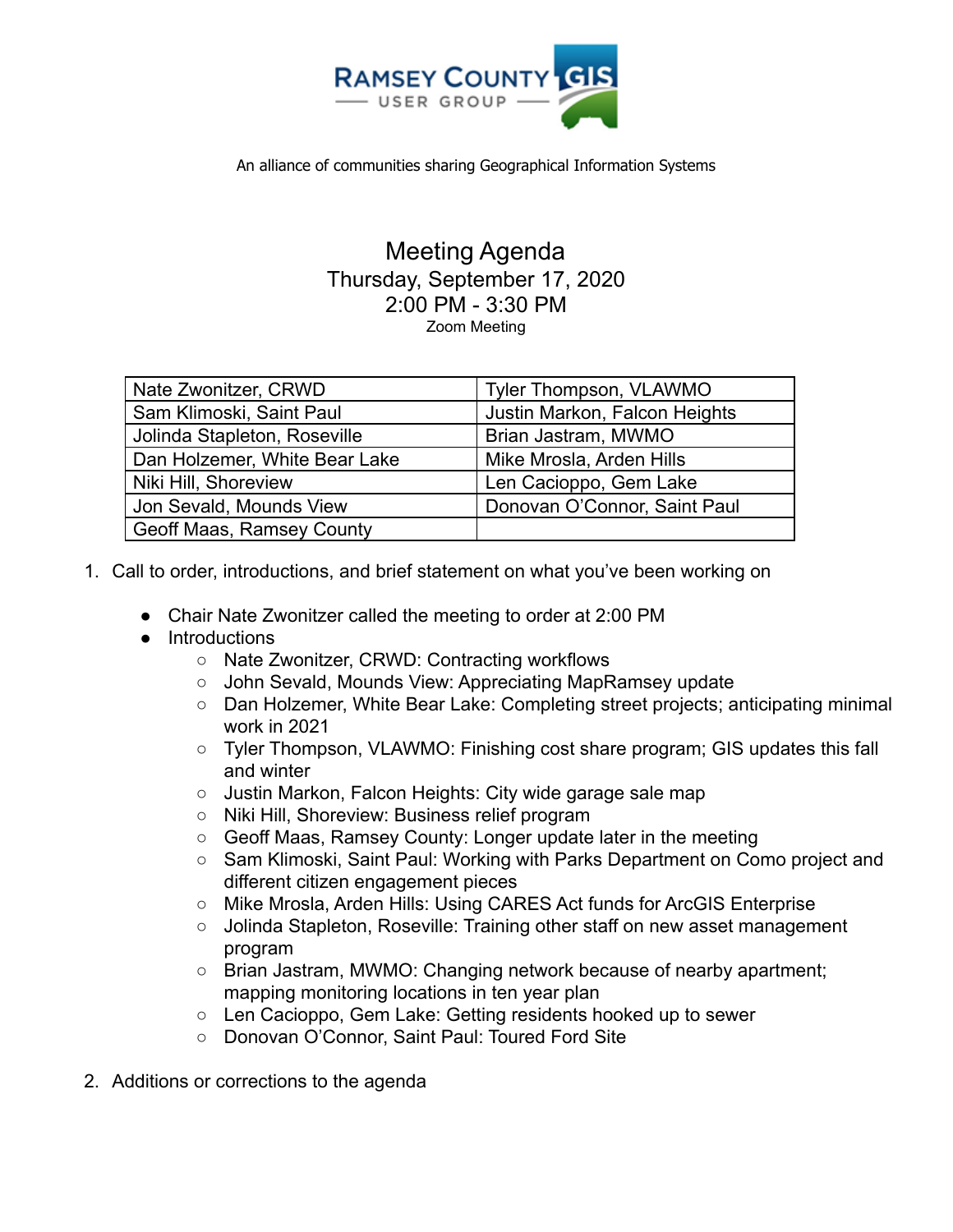

An alliance of communities sharing Geographical Information Systems There were no additions/corrections to the agenda.

3. Approval of June 25, 2020 meeting minutes

The minutes for June 25, 2020 were approved by unanimous consent.

4. 2021-2025 JPA status/reminder (Justin)

Six agencies have sent their signed JPA to the Gmail account. Dan Holzemer asked about any increase in dues. There was no increase to dues for 2021.

5. Recommended Action: Approve amendment to Joint Powers Agreement between Ramsey County GIS Users Group and Ramsey County

> Nate Zwonitzer shared that the original RCGISUG and Ramsey County JPA was signed in 1998 and has not been updated since then. Geoff Maas worked on an update internally in the County, which became an amendment to the JPA. The amendment removes outdated language about licensing for data and inserts language about shared services. The amendment was reviewed by the Officers and Falcon Heights' City Attorney, on behalf of the Users Group. No changes were offered by the members. **Tyler Thompson moved, Sam Klimoski seconded to approve the amendment to the Joint Powers Agreement between Ramsey County GIS Users Group and Ramsey County; motion passed unanimously.**

6. Review ESRI User Conference (Sam)

A few members acknowledged that they attended the virtual ESRI User Conference. Sam Klimoski shared his experiences. First, he noted that the content of the UC was still abundant. All sessions were pre-recorded, with live questions and answers after the session was streamed. Sam Klimoski said that the exhibit hall/expo and networking pieces were lacking, as could be expected with a virtual conference. However, he said that overall he was impressed with the online transition given the short timeframe. Nate Zwonitzer said that he was also impressed with the online presentation and how simple it was to find content attendees wanted to know. He noted that it sounds like a blended ArcGIS Collector/Survey 123 app is in development.

7. Review Draft 2021 Budget (Nate/Tyler)

Nate Zwonitzer said that the new Users Group JPA calls for an approved budget by December 31 of each year. Tyler Thompson reviewed 2020 expenses, which are very similar year over year. The reserve balance in January 2020 was approximately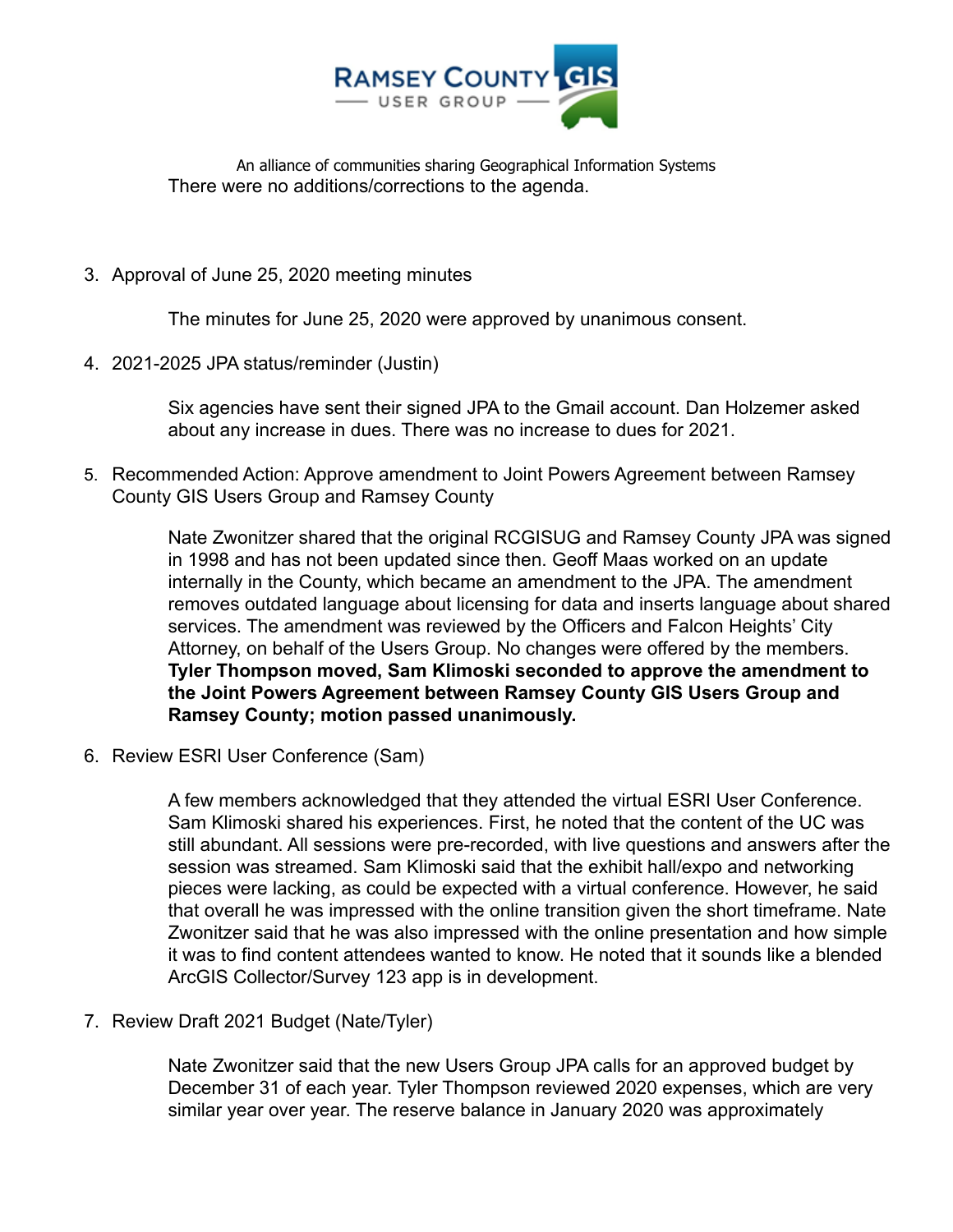

An alliance of communities sharing Geographical Information Systems \$170,000. Nate Zwonitzer said that the Nearmap cost for 2021 may increase, but there will not be an aerial imagery cost. He suggested a \$10,000 line item in place of aerial imagery for a special project. Overall, the goal is to be budget neutral for next year. Sam Klimoski asked if there was a reserve threshold, and Jolinda Stapleton said the goal has been to stay ahead of the cost of aerial flights. Niki Hill said that in the past, the Users Group has helped to pay for interns or their projects. These interns were officed with Ramsey County Public Works. Members noted this could be a possible collaboration in the future.

8. Discuss 2021 Secretary and Vice Chair positions

With the departure of Justin Markon, two positions will need to be filled in 2021. Members were asked to consider volunteering for an open Officer role. More discussion will take place at the next meeting.

9. Discuss possible special projects i.e. LiDAR, street-level asset capture, others

Members discussed the possibility of taking on a project and/or supporting Ramsey County. Geoff Maas noted that asset capture, such as landscaping, could be an opportunity. Sam Klimoski said that physical asset capture, such as rights-of-way, and a LiDAR update, would be helpful. LiDAR was last captured in 2011. Geoff Maas asked if a LiDAR update would be useful, and members said it would be. Dan Holzemer noted that easements can sometimes be difficult to track down, and adding those to MapRamsey would be helpful.

10.Ramsey County update

Geoff Maas shared updates on the following topics:

- The County is part of the case data pipeline for COVID-19, taking data from the Minnesota Department of Health and turning it into maps or other visuals.
- MapRamsey is now updated with new layers and features
- Aerial imagery was taken in early April. The results look clean and accurate, and images should be delivered in October.
- The joint Ramsey County and RCGISUG JPA amendment will result in smarter use of data and money.
- The Ramsey Unified Imagery Program is still underway. They are considering every-other-year imagery collection. A drone imagery capture policy is being worked on.
- The Metro Stormwater project is collecting feedback and conducting outreach. There could be a pilot in Ramsey County in 2021.